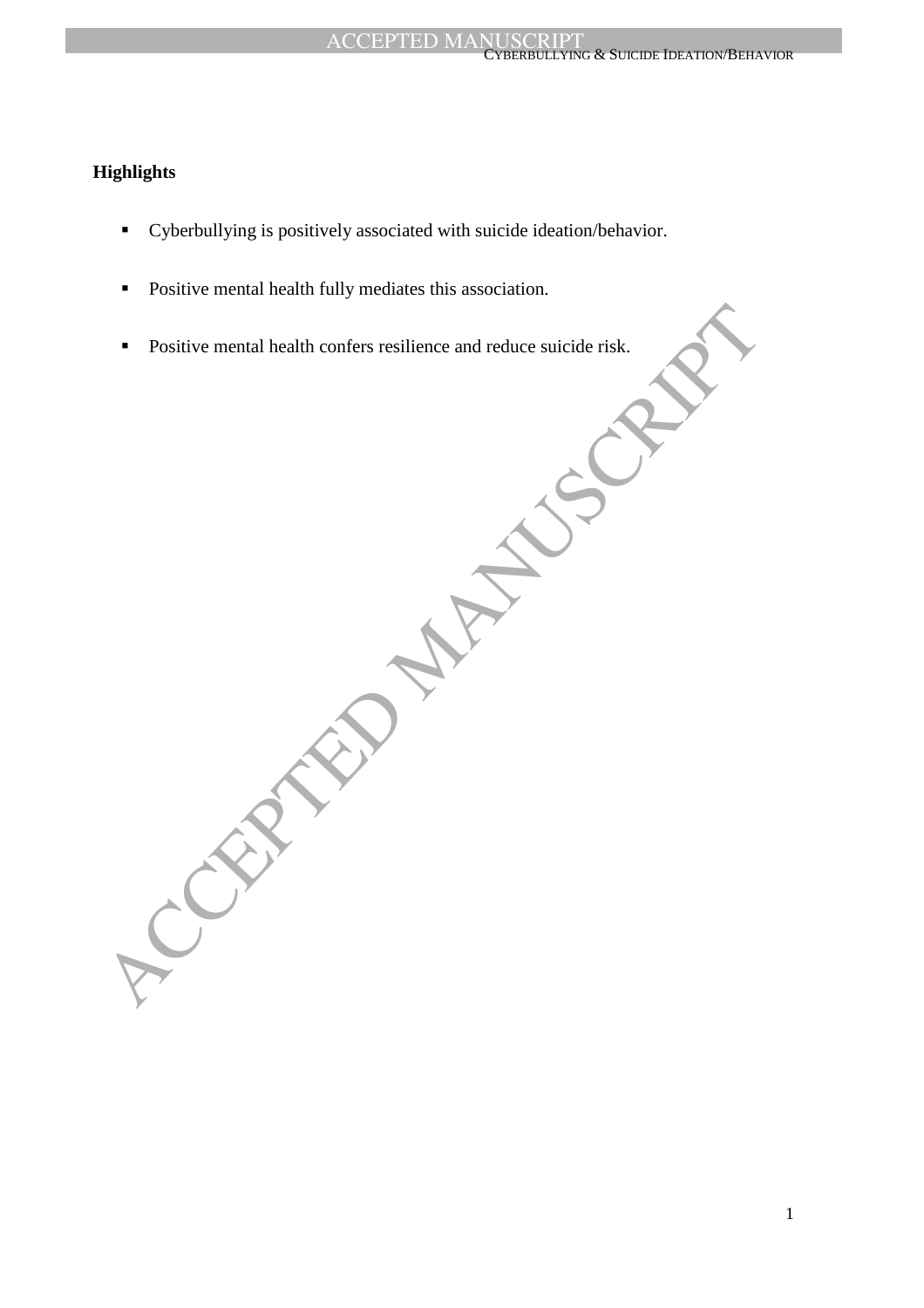# **Cyberbullying, Positive Mental Health and Suicide Ideation/Behavior**

Julia Brailovskaia<sup>\*a</sup>, Tobias Teismann<sup>a</sup> & Jürgen Margraf<sup>a</sup>

<sup>a</sup> Mental Health Research and Treatment Center, Department of Psychology, Ruhr-Universität

Bochum, Germany

Corresponding author:

Dr. Julia Brailovskaia

Mental Health Research and Treatment Center, Department of Psychology, Ruhr Daiver<br>Bochum, Germany<br>Dentenant Schwarz<br>Corresponding author:<br>Accepted Manuscripts<br>Actual Health Research and Treatment Center, Department of Psy Mental Health Research and Treatment Center, Department of Psychology, Ruhr-Universität Bochum, Massenbergstraße 9-13, 44787 Bochum, Germany

Tel.+49-234-32-21506; Fax. +49-234-32-14169; E-Mail Address: Julia.Brailovskaia@rub.de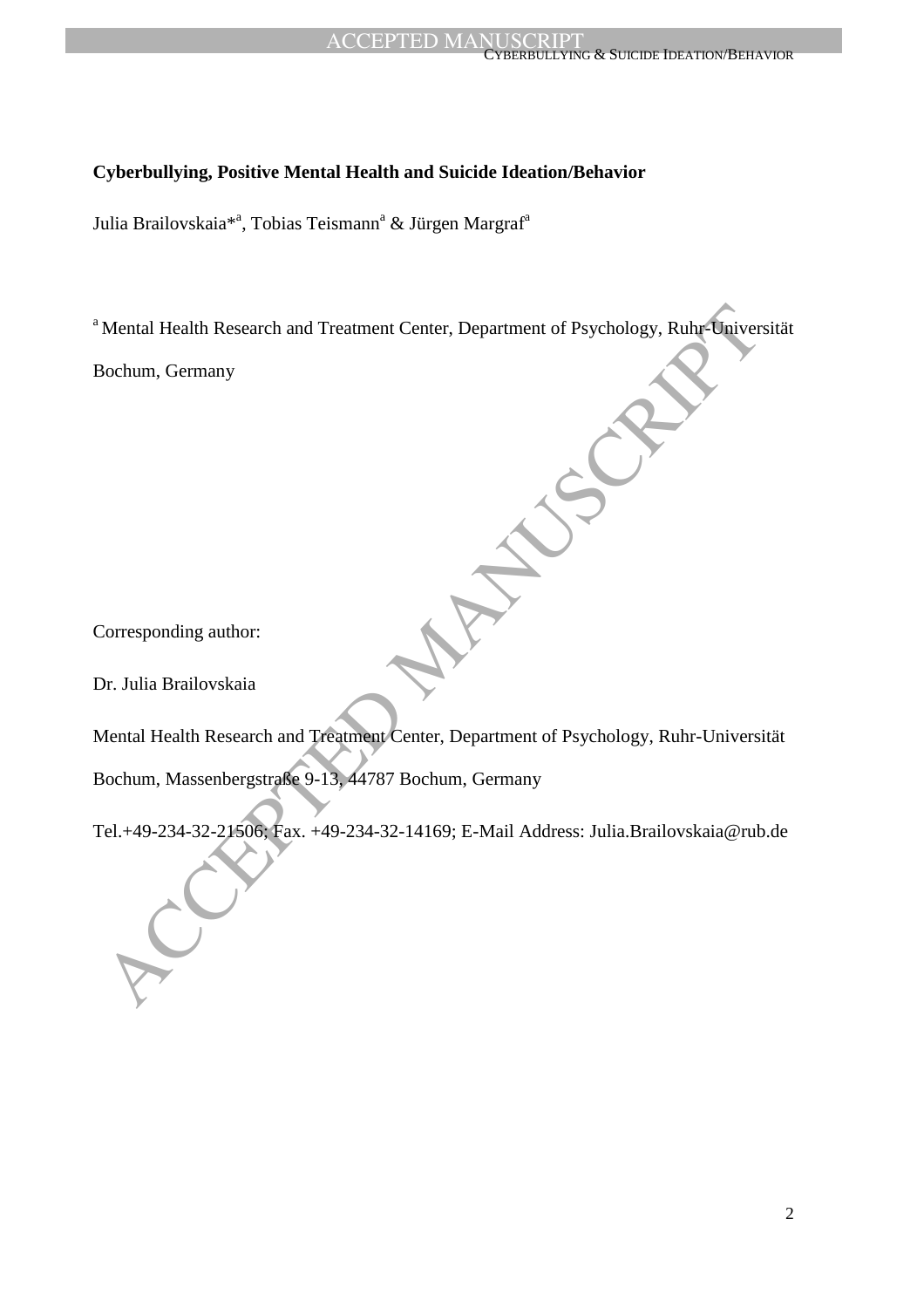#### CYBERBULLYING & SUICIDE IDEATION/BEHAVIOR

## **Abstract**

deation/behavior, and positive mental health. Positive mental health fully mediated the assistion between cyberbullying and suicide ideation/behavior. Positive mental health seems<br>into between cyberbullying and suicide ide Cyberbullying has regularly been shown to be associated with suicide ideation/behavior. The present study investigated whether positive mental health, i.e., high levels of emotional, cognitive and psychological well-being, buffers the association between cyberbullying and suicide ideation/behavior. A total of 225 students completed measures of cyberbullying, suicide ideation/behavior, and positive mental health. Positive mental health fully mediated the association between cyberbullying and suicide ideation/behavior. Positive mental health seems to confer resilience and should be taken into account in clinical and preventive programs for student populations.

*Keywords*: cyberbullying; suicide risk; protection

3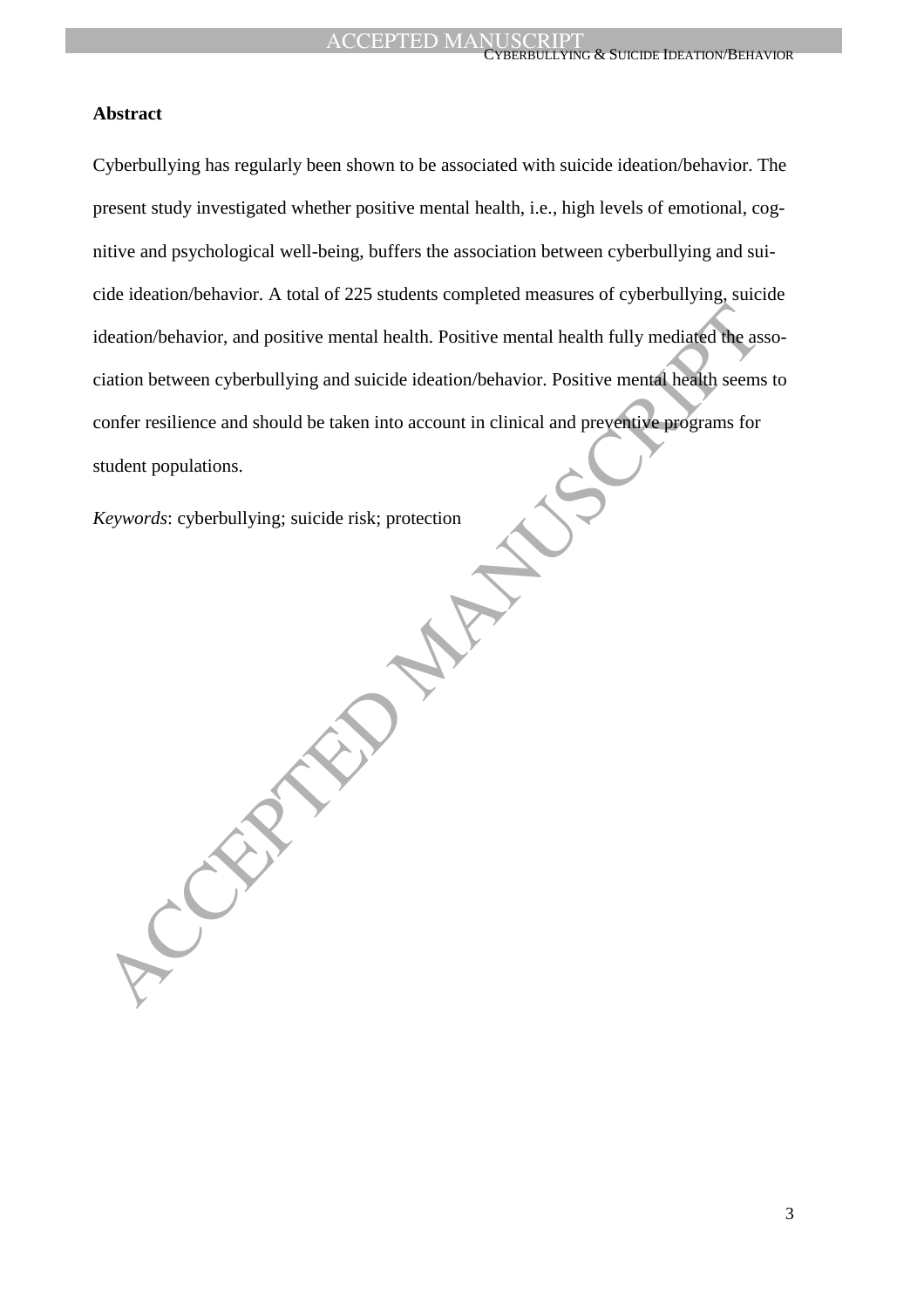#### CYBERBULLYING & SUICIDE IDEATION/BEHAVIOR

## **1. Introduction**

and the method of the state of computers, coll phones and other electronic developeration in milited through the use of computers, cell phones and other electronic developeration and Patchin, 2010; p. 208). In general, cyb College students are at marked risk for lifetime suicide ideation (15.3%) and suicide attempts (3.2%; Mortier et al., 2017). Involvement in bullying as well as cyberbullying has been identified as a risk factor for depression and anxiety symptom (Navarro et al., 2016) as well as suicide ideation/behavior (van Geel et al., 2014). Cyberbullying is defined as "willful and repeated harm inflicted through the use of computers, cell phones and other electronic devices" (Hinduja and Patchin, 2010; p. 208). In general, cyberbullying involves sending harassing or threatening messages, posting humiliating comments or threatening someone online. Estimates suggest that about 15% of adolescents have suffered from cyberbullying victimization (Modecki et al., 2014). While efforts have been made to understand which negative factors mediate the association between cyberbullying and suicide ideation/behavior (Litwiller and Brausch, 2013), far less attention has been paid to factors that confer resilience against the development of suicide ideation/behavior in the face of cyberbullying.

According to the Bi-Dimensional Framework (Johnson, 2016), a variable has to meet three criteria to be viewed as conferring resilience: (1) It should comprise a separate dimension to risk and buffer the association between risk and outcome; (2) It should be viewed as existing on a bipolar continuum, with its inverse amplifying the association between risk and outcome; (3) It should be a psychological construct, such as a set of positive beliefs. In recent cross-sectional and longitudinal studies positive mental health, that is, high levels of emotional, cognitive and psychological well-being, has been shown to buffer the association between depression and suicide ideation (Siegmann et al., 2018; Teismann, Forkmann, et al., 2018): For students who reported high levels of positive mental health, the levels of suicide ideation did not increase significantly even when they experienced a heightened level of depressive symptoms. Furthermore, positive mental health has been shown to predict the remission of suicide ideation in a large sample of young women, whereas severity of psycho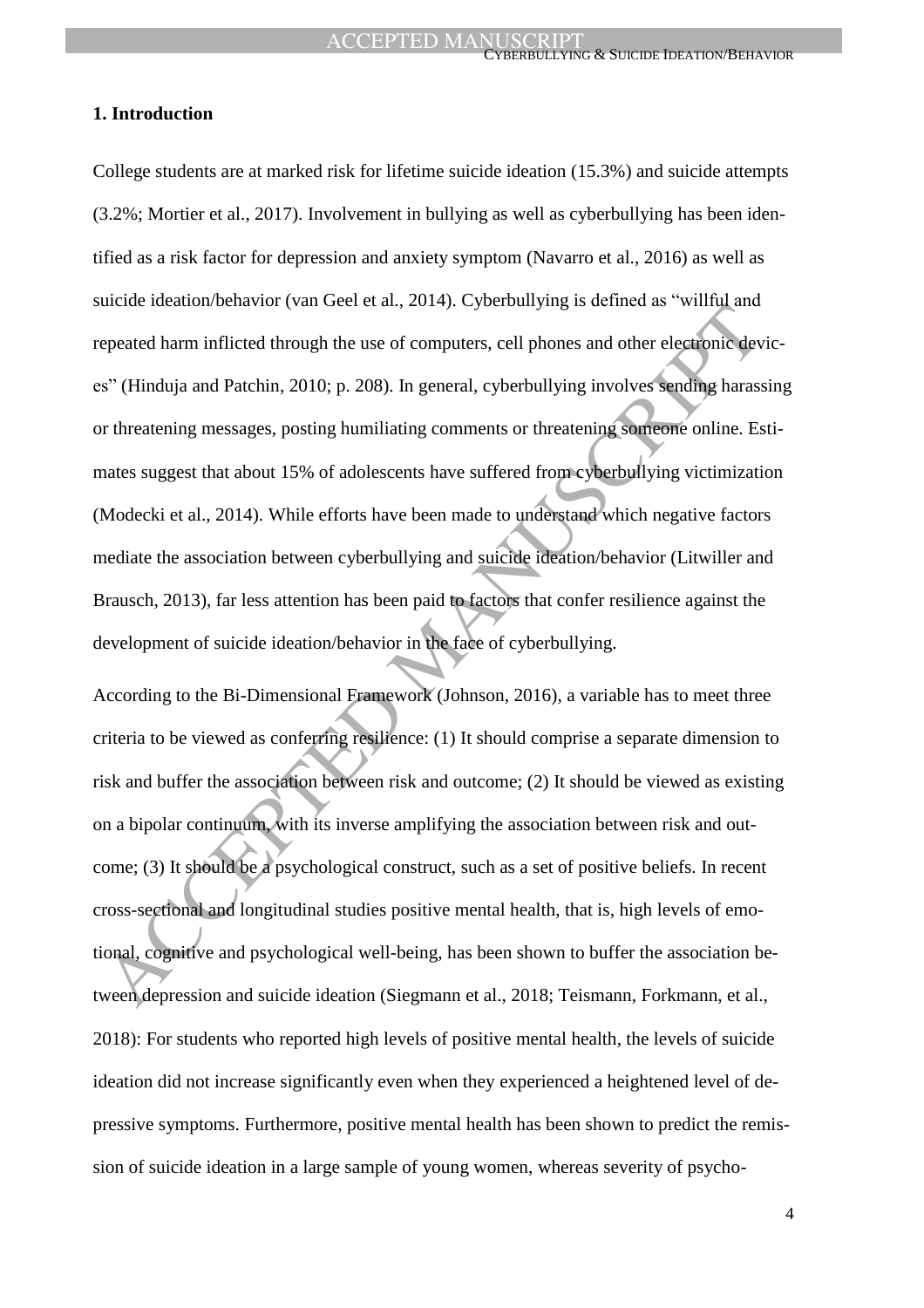pathology, life satisfaction and self-efficacy did not predict the course of suicide ideation (Teismann et al., 2016). Positive mental health may therefore be considered as conferring resilience according to the Bi-Dimensional Framework (Johnson, 2016). However, by now, it remains unclear whether positive mental health also buffers the impact of other risk factors than depression on suicide ideation/behavior.

On this background, the current study aimed to investigate whether positive mental health buffers the impact of cyberbullying on suicide ideation/behavior within a sample of university students. Suicide ideation and excessive Internet use is especially common in young adults (Brailovskaia and Margraf, 2018; Mortier et al., 2017), making students a relevant sample to focus on.

#### **2. Methods**

## **2.1 Procedure and participants**

On this background, the current study aimed to investigate whether positive mental health<br>suffers the impact of cyberbullying on suicide ideation/behavior within a sample of universities. Suicide ideation and excessive Int The present study belongs to the ongoing BOOM (Bochum Optimism and Mental Health) research program which investigates risk and protective factors of mental health (Margraf and Schneider, 2017). Data of 225 students from a large German university (76.4% female; age: *M*=23.36, *SD*=4.18, range: 17–40; 51.6% in steady relationship) was collected by an online survey between October and November 2017. The Ethics Committee of the Faculty of Psychology of the Ruhr-Universität Bochum approved the study (number: 043; approval date: 17.09.13). All national regulations and laws regarding human subjects research were followed. Participants were properly instructed and gave online their informed consent to participate. A priori conducted power analyses (G\*Power program, version 3.1) showed that the current study needs a sample consisting of at least  $N=85$  (power>.80,  $\alpha = 0.05$ , effect size  $f^2$ =0.15; cf., Mayr et al., 2007). Accordingly, the present sample size was sufficient.

## **2.2 Measures**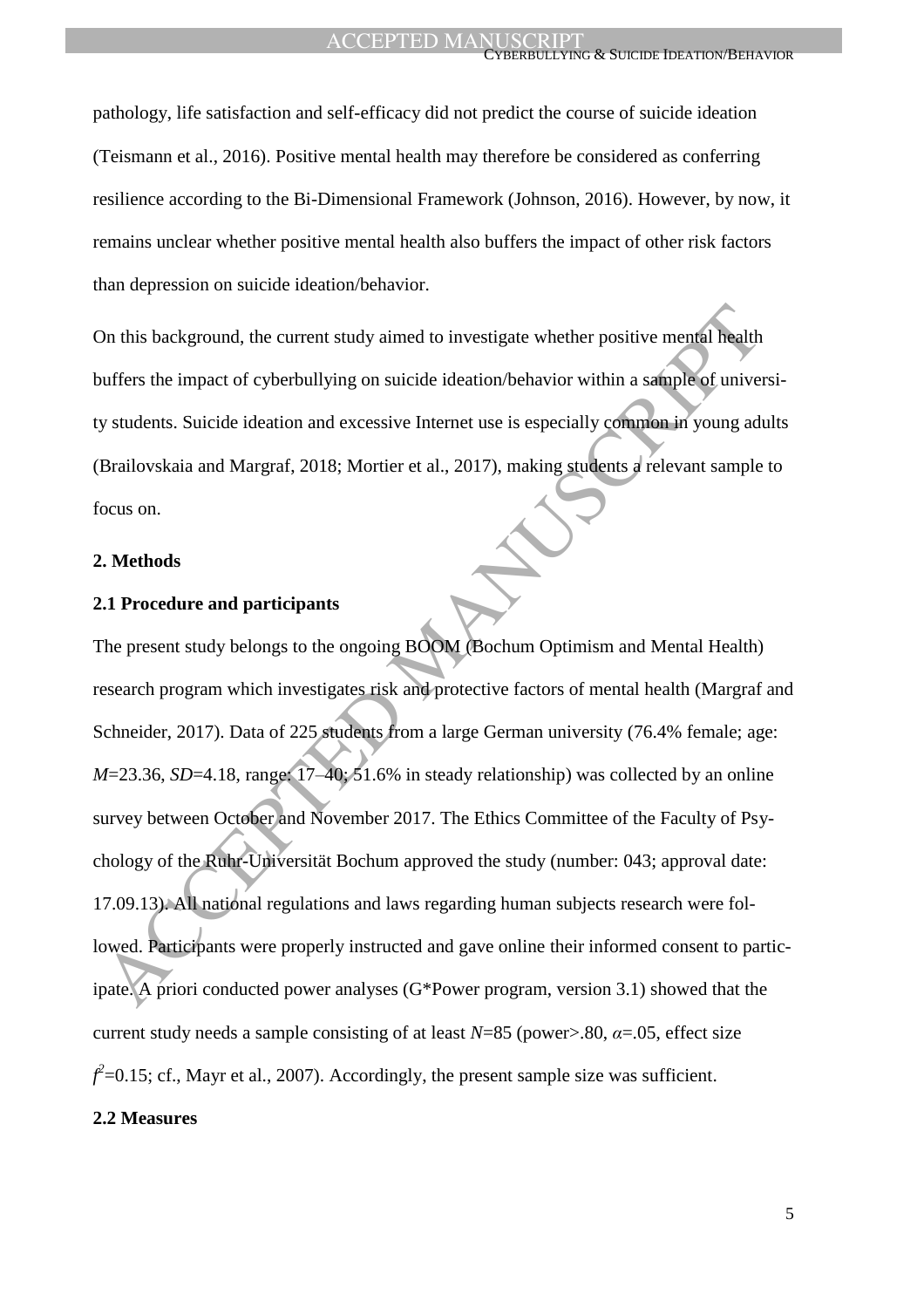*2.2.1 Positive Mental Health Scale* (PMH-Scale; Lukat et al., 2016). Emotional, psychological and social well-being was measured with the Positive Mental Health-Scale. Participants respond to statements such as "In general, I am confident", "All in all, I am satisfied with my life", "I feel that I am actually well equipped to deal with life and its difficulties" on a 4-point Likert scale ranging from 0 (*I do not agree*) to 3 (*I agree*). Unidimensional structure and good convergent and discriminant validity are demonstrated in samples comprised of students, patients and the general population (Lukat et al., 2016). Cronbach's alpha was *α*=.94 in the current study.

front convergent and discriminant validity are demonstrated in samples comprised of stu-<br>tents, patients and the general population (Lukat et al., 2016). Cronbach's alpha was  $\alpha = .9$ <br>the current study.<br>2.2.2 *Suicidal Beh 2.2.2 Suicidal Behaviors Questionnaire – Revised* (SBQ-R; Osman et al., 2001). Lifetime suicide ideation/behavior was assessed using Item 1 of the SBQ-R (i.e., "Have you ever thought about or attempted to kill yourself?"). Though the original SBQ-R consists of four items, only the aforementioned item was used in the current study due to space constraints. However, Item 1 of the SBQ-R has been recommended for screening purposes and has repeatedly been used in clinical and non-clinical samples (Osman et al., 2001).

*2.2.3 Lifetime Cyberbullying.* Lifetime cyberbullying experiences were assessed with a single item (i.e., "How often have you been online threatened, blackmailed, and insulted while using the Internet, e.g., social networking sites such as Facebook, Instagram and Twitter?") modeled after the *Bullying Recall Questionnaire* (BRC; Wolke and Sapouna, 2008) for the present study. The item was rated on a 5-point Likert scale (1=*never*, 5=*several times a week*). **2.3 Statistical analyses**

Statistical analyses were conducted with the Statistical Package for the Social Sciences (SPSS) 24 and the macro Process version 2.16.1 (www.processmacro.org/index.html). Associations between the investigated variables were assessed by calculating univariate correlations and a multiple linear regression analysis. Cyberbullying and positive mental health served as independent variables and suicide ideation/behavior as dependent variable, control-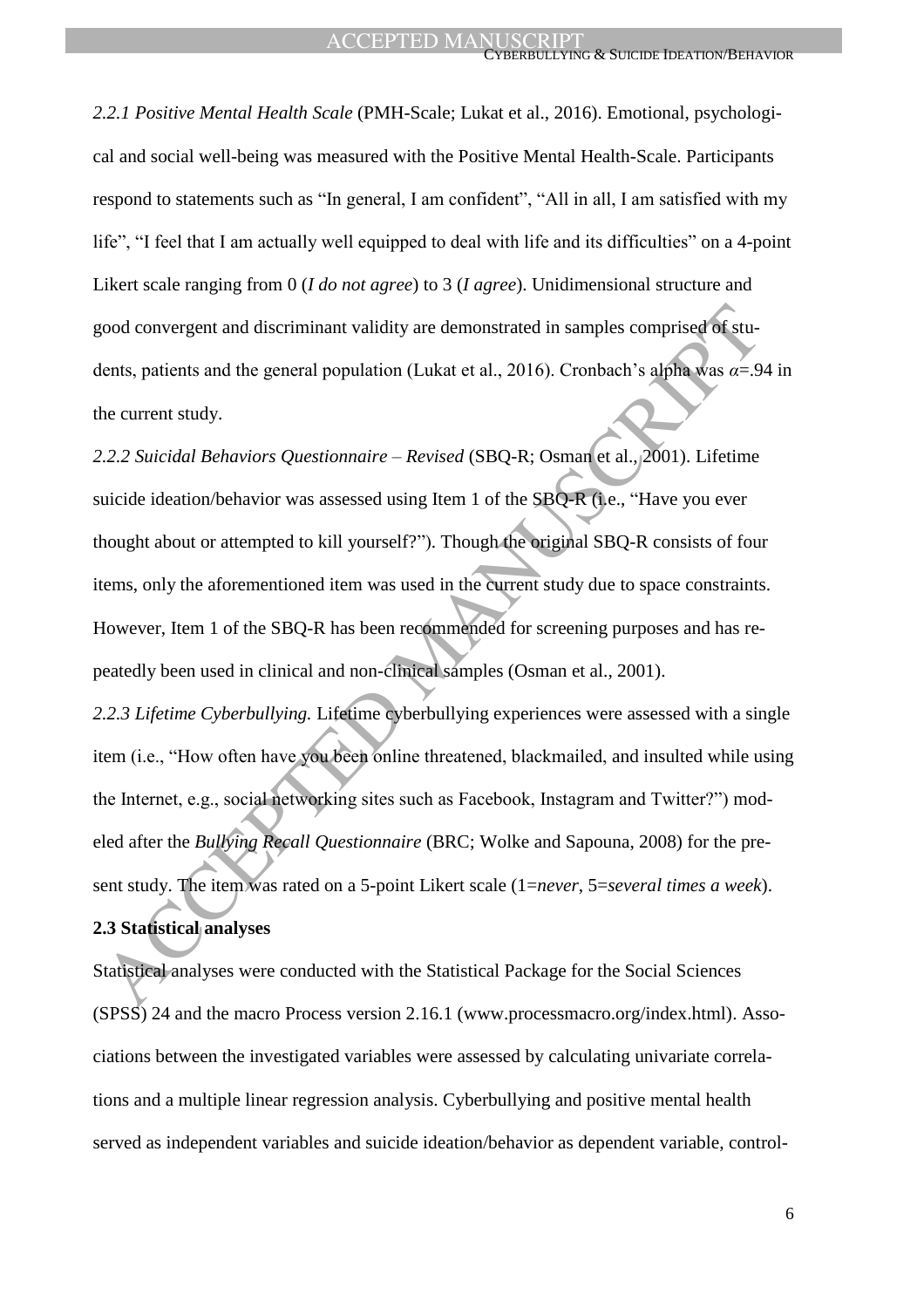b. The indirect effect was represented by the combined effect of path *a* and path *b*. Path *c*<br>
lenoted the direct effect of cyberbullying to suicide ideation/behavior after the inclusion c<br>
onsitive mental health. Th ling for age and gender. A mediation model (model 4 of the macro Process) was analyzed including positive mental health as hypothetical mediator. The basic relationship between cyberbullying (predictor, X) and suicide ideation/behavior (outcome, Y) was denoted by *c*  (the total effect). The path of cyberbullying to positive mental health (mediator, M) was denoted by *a*, and the path of positive mental health to suicide ideation/behavior was denoted by *b*. The indirect effect was represented by the combined effect of path *a* and path *b*. Path *c'* denoted the direct effect of cyberbullying to suicide ideation/behavior after the inclusion of positive mental health. The mediation effect was assessed by the bootstrapping procedure (10.000 samples) that provides accelerated confidence intervals (95%). Considering the shortcomings of the effect size kappa-squared  $(\kappa^2)$  commonly used in mediation analyses,  $P_M$ (the ration of the indirect effect to the total effect) was used as the mediation effect measure.

## **3. Results**

Lifetime cyberbullying experiences were reported by 23.1% of the sample. Serious suicide ideation/behavior was found in 24.8% of the sample. Mean values of cyberbullying and positive mental health, as well as their correlations with suicide ideation/behavior are presented in Table 1.

[insert Table 1 about here]

The whole regression model explained 25.6% of the variance,  $F(4,220)=18.887$ ,  $p<0.001$ . While age ( $\beta$ =.088, n.s.) and gender ( $\beta$ =-.096, n.s.) did not show significant results, positive mental health  $(\bar{\beta} = -432, p < 0.001, 95\%$ CI[ $-.084; -.048$ ] became significant. The result of cyberbullying was close to statistical significance  $(\beta = .119, p = .054, 95\%$ CII-.003;.353]).

[insert Figure 1 near here]

As presented in Figure 1, the bootstrapped mediation analysis demonstrated that positive mental health fully mediated the relationship between cyberbullying and suicide idea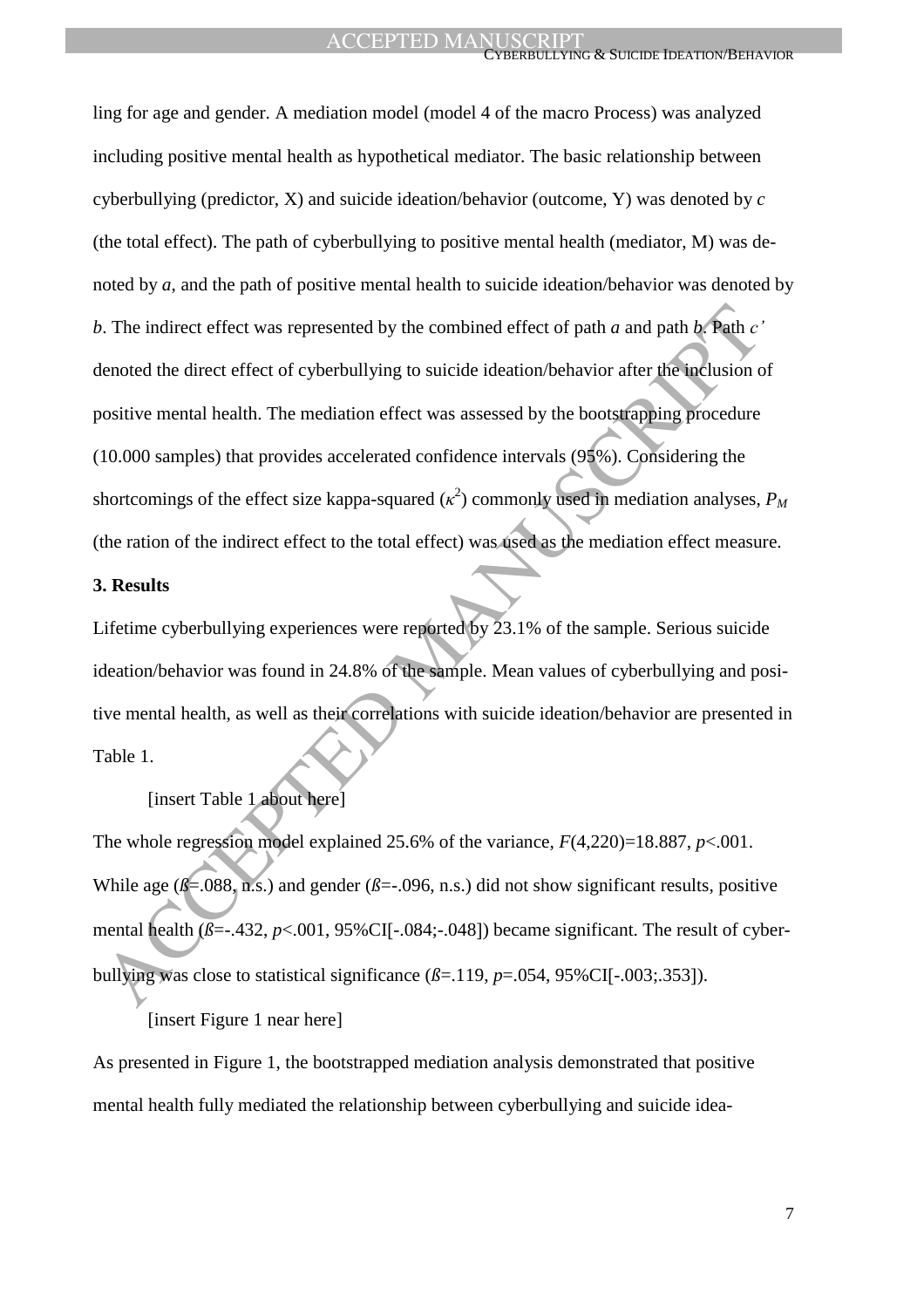tion/ideation (*c*: *p*=.0003; *c'*: *p*=.0687). The indirect effect (*ab*) became significant, *b*=.185, SE=.049, 95%CI[.098;.295]; *P<sub>M</sub>*: *b*=.529, SE=.552, 95%CI[.240;1.421].

## **4. Discussion**

In line with previous studies, cyberbullying was positively associated with suicide ideation/behavior in this sample of young adults. Furthermore, this association was fully mediated by positive mental health. Accordingly, positive mental health buffers the association between cyberbullying and suicide ideation/behavior. The current findings complement previous studies showing that well-being, as assessed with the Positive Mental Health-Scale, seems to be of special relevance to positive psychological functioning. As such, a series of previous studies found positive mental health to confer resilience against suicide ideation/behavior (Siegmann et al., 2018; Teismann et al., 2016; Teismann, Brailovskaia, et al., 2018; Teismann, Forkmann, et al., 2018).

by positive mental health. Accordingly, positive mental health buffers the association be-<br>ween cyberbullying and suicide ideation/behavior. The current findings complement prev<br>ween cyberbullying and suicide ideation/beha In terms of clinical implications, the results of the current study suggest that it may be important to account for the presence of resilience factors in addition to risk factors, when assessing individuals for suicide risk. In particular, facets of positive mental health could be central aspects to focus on. Furthermore, since positive mental health can significantly alter the impact of cyberbullying, it may be beneficial to think of fostering well-being in clinical and preventive programs for student populations (cf., Huffman et al., 2014). On a theoretical level, the current results underscore the necessity that theoretical models of suicide ideation/behavior should strive to integrate both pathogenetic and protective factors (cf., Cheavens et al., 2016).

A major limitation of the current study is its cross-sectional design. Therefore, conclusions on causality cannot be drawn. Though there is strong evidence for the predictive ability and relevance of single items assessing suicide ideation (Green et al., 2015), future studies should use more comprehensive measures of suicide ideation/behavior. Furthermore, generalization of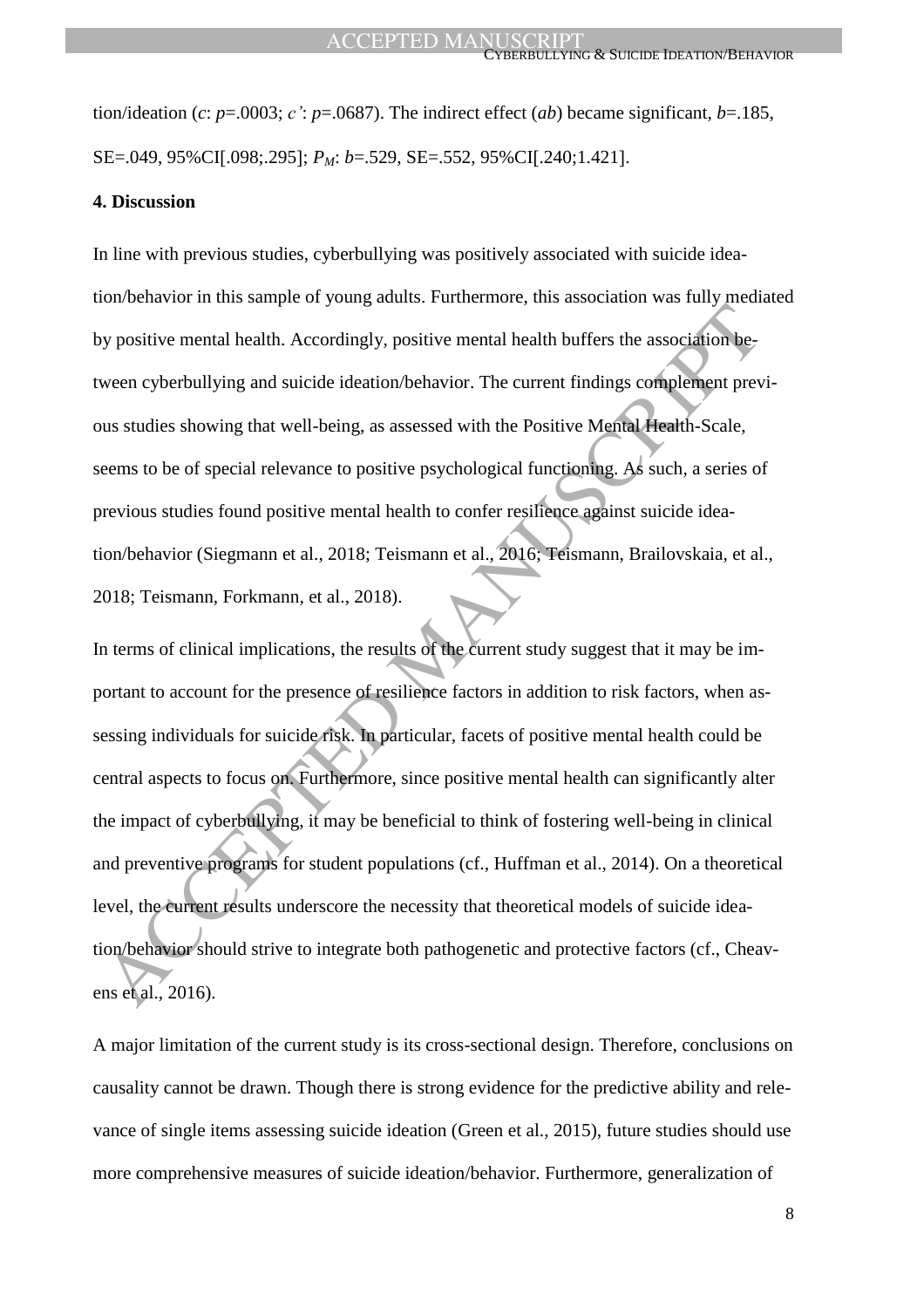the results towards other age or societal groups than university students is not possible, since the study focused only on this highly educated population. Studying the buffering qualities of positive mental health in clinical samples is highly warranted.

Nonetheless, current findings in addition to previous results highlight the importance of positive mental health in suicide risk.

Declarations of interest: none.

Funding: This study was supported by Alexander von Humboldt Professorship awarded to Jürgen Margraf by the Alexander von Humboldt-Foundation.

#### **References**

- Brailovskaia, J., Margraf, J., 2018. What does media use reveal about personality and mental health? An exploratory investigation among German students. PLoS One*,* 13(1), e0191810.
- Cheavens, J.S., Cukrowicz, K.C., Hansen, R., Mitchell, S.M., 2016. Incorporating resilience factors into the Interpersonal Theory of Suicide. J. Clin. Psychol. 72, 58-69.
- Container This study was supported by Alexander von Humboldt Plofessorship awarded to<br>
internal Margraf by the Alexander von Humboldt-Foundation<br>
References<br>
References<br>
Accepted Manuscript (J., 2018, What does media use r Green, K.L., Brown, G.K., Jager-Hyman, S., Cha, J., Steer, R.A., Beck, A.T., 2015. The predicitive validity of the Beck Depression Inventory suicide item. J. Clin. Psychiatry. 76, 1683- 1686.
- Hinduja, S., Patchin, J.W., 2010. Bullying, cyberbullying and suicide. Arch. Suicide Res. 14, 206-221.
- Huffman, J.C., DuBois, C.M., Healy, B.C., Boehm, J.K., Kasdan, T.B., Celano, C.M., Denninger, J.W., Lyubomirsky, S., 2014. Feasibility and utility of positive psychology exer-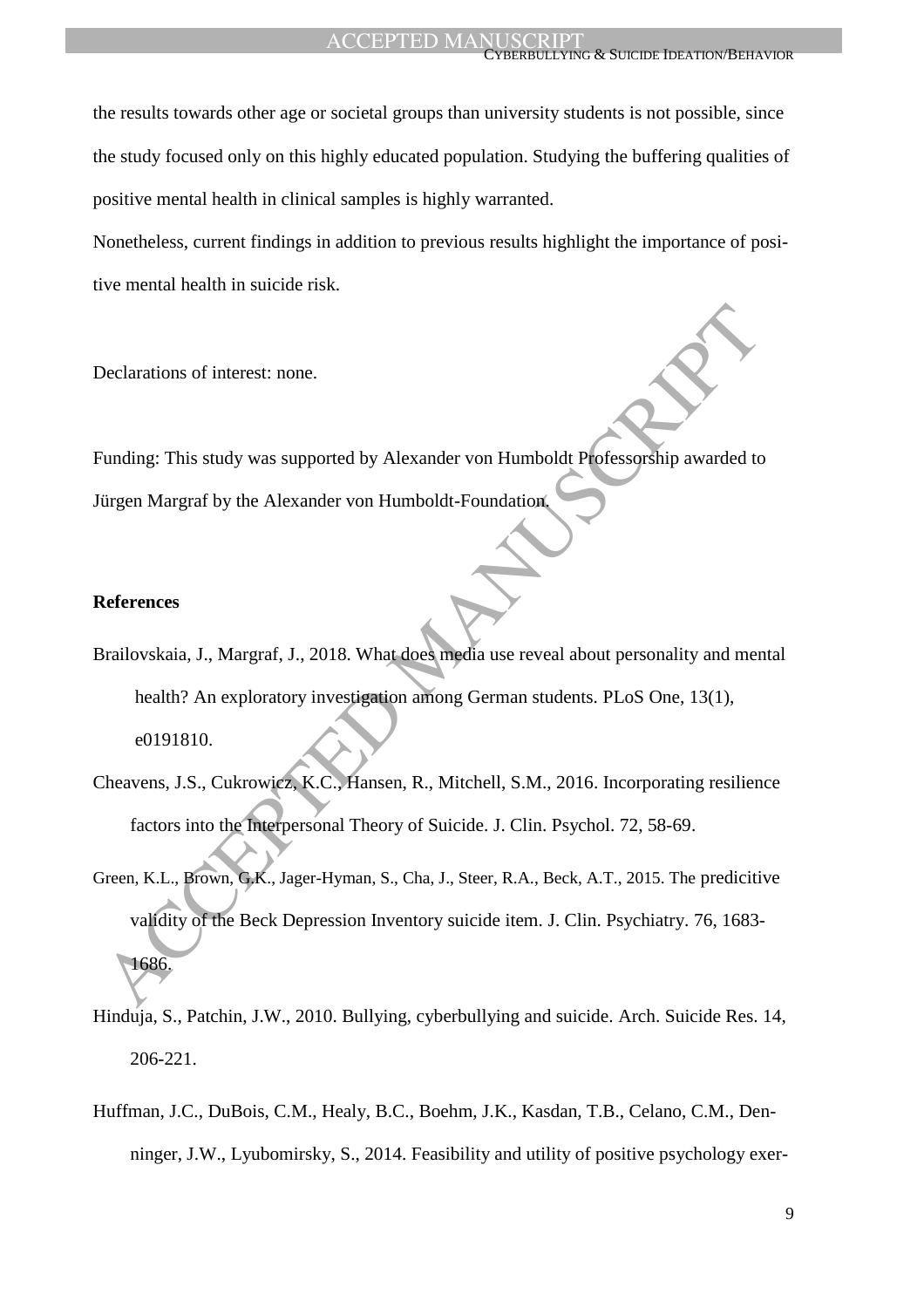cises for suicidal inpatients. Gen. Hosp. Psychiatry. 36, 88-94.

- Johnson, J., 2016. Resilience: the Bi-Dimensional Framework, in: Wood, A.M., Johnson, J. (Eds.), Positive Clinical Psychology. Wiley & Sons, Chichester, pp.73-88.
- Litwiller, B.J., Brausch, A.N., 2013. Cyber bullying and physical bullying in adolescent suicide: the role of violent behavior and substance abuse. J. Youth Adolesc. 42, 675-684.
- Lukat, J., Margraf, J., Lutz, R., van der Veld, W.M., Becker, E.S., 2016. Psychometric properties of the positive mental health scale (PMH-scale). BMC Psychol. 4(1), 8.
- Margraf, J., Schneider, S., 2017. Bochum Optimism and Mental Health (BOOM) Research Program: background, methods and aims. Manuscript in preparation.
- Mayr, S., Erdfelder, E., Buchner, A., Faul, F., 2007. A short tutorial of GPower. Tutor. Quant. Methods Psychol. 3(2), 51-59.
- Suicide: the rive of violent behavior and substance anises. J. Tolin Adobesc. 42, 07.34<br>
2018. Akar, J., Margraf, J., Lutz, R., van der Veld, W.M., Becker, E.S., 2016. Psychon, 4(f), 8.<br>
4 Argraf, J., Schneider, S., 2017. Modecki, K.L., Minchin, J., Harbaugh, A.G., Guerra, N.G., Runions, K.C., 2014. Bullying prevalence across contexts: a meta-analysis measuring cyber and traditional bullying. J. Adolesc. Health. 55, 602-611.
- Mortier, P., Cuijpers, P., Kiekens, G., Auerbach, R.P., Demyttenaere, K., Green, J.G., Kessler, R.C., Nock, M.K., Bruffaerts, R., 2017. The prevalence of suicidal thoughts and behaviours among colege students: a meta-analysis. Psychol. Med. 14, 1-12.
- Navarro, R., Yubero, S., Larranaga, E., 2016. Cyberbullying Across the Globe: Gender, Family, and Mental Health. Springer, Switzerland.
- Osman, A., Bagge, C.L., Gutierrez, P.M., Konick, L.C., Kopper, B.A., Barrios, F.X., 2001. The Suicidal Behaviors Questionnaire-Revised (SBQ-R). Assess. 8, 443-454.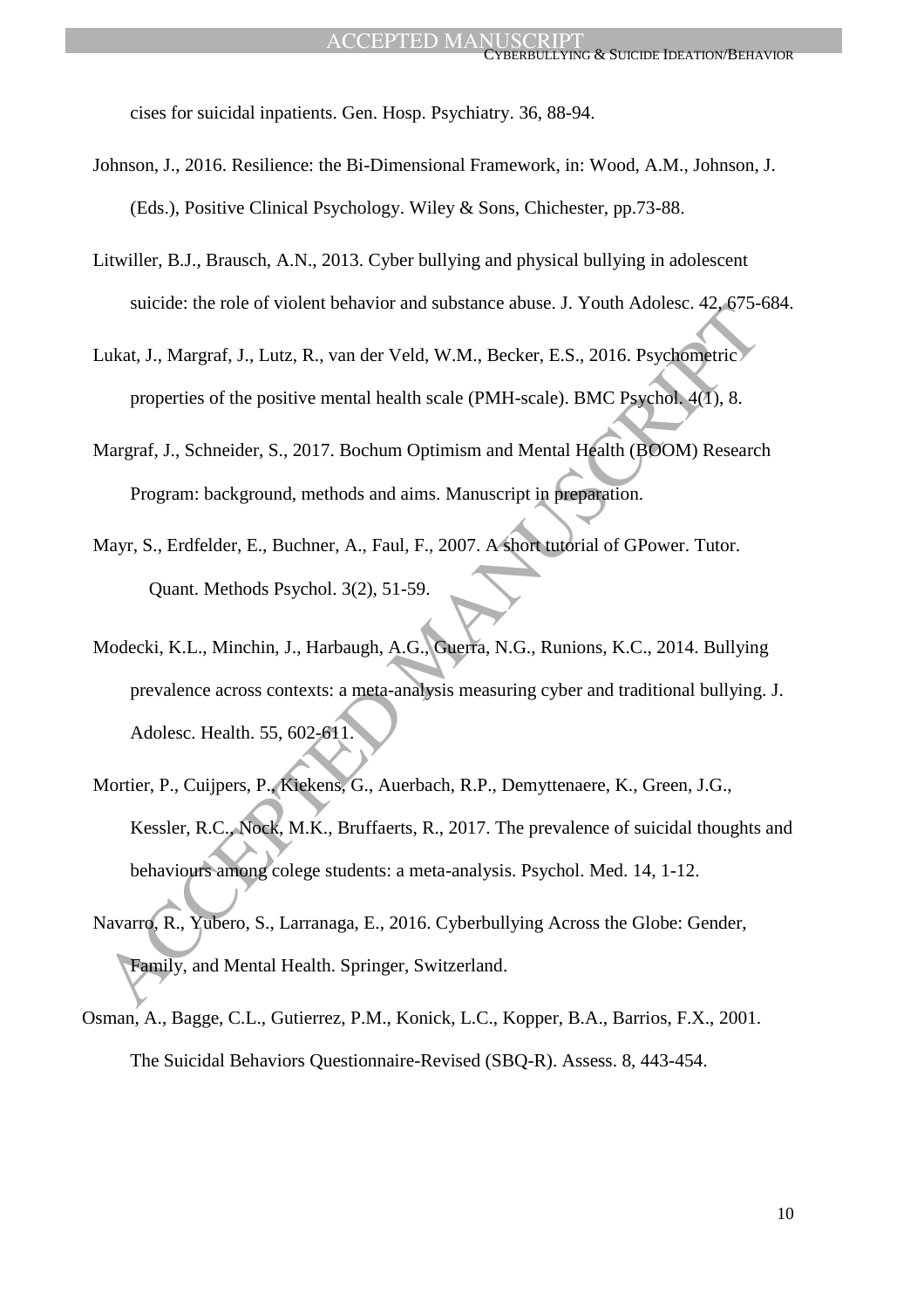- Siegmann, P., Teismann, T., Fritsch, N., Forkmann, T., Glaesmer, H., Zhang, X.C., Brailovskaia, J., Margraf, J., 2018. Resilience to suicide ideation: A cross-cultural test of the buffering hypothesis. Clin. Psychol. Psychother. 25, 1, e1-e9.
- Teismann, T., Brailovskaia, J., Siegmann, P., Nyhuis, P., Wolter, M., Willutzki, U., 2018. Dual factor model of mental health: Co-occurrence of positive mental health and suicide ideation in inpatients and outpatients. Psychiatry Res. 260, 343-345.
- ideation in inpatients and outpatients. Psychiatry Res. 260, 343-345.<br>
Teismann, T., Forkmann, T., Brailovskaia, J., Siegmann, P., Glaesmer, H., Margraf, J., 20<br>
Positive mental health moderates the association between dep Teismann, T., Forkmann, T., Brailovskaia, J., Siegmann, P., Glaesmer, H., Margraf, J., 2018. Positive mental health moderates the association between depression and suicide ideation: A longitudinal study. Int. J. Clin. Health Psychol. 18, 1-7.
- Teismann, T., Forkmann, T. Glaesmer, H., Egeri, L., Margraf, J., 2016. Remission of suicidal thoughts: findings from an epidemiological study. J. Affect. Disord. 190, 723-725.
- Van Geel, M., Vedder, P., Tanilon, J., 2014. Relationship between peer victimization, cyberbullying and suicide in children and adolescents. JAMA Pediatr. 168, 435-442.
- Wolke, D., Sapouna, M., 2008. Big men feeling small: Childhood bullying experience, muscle dysmorphia and other mental health problems in body-builders. Psychol. Sport Exerc. 9, 595-604.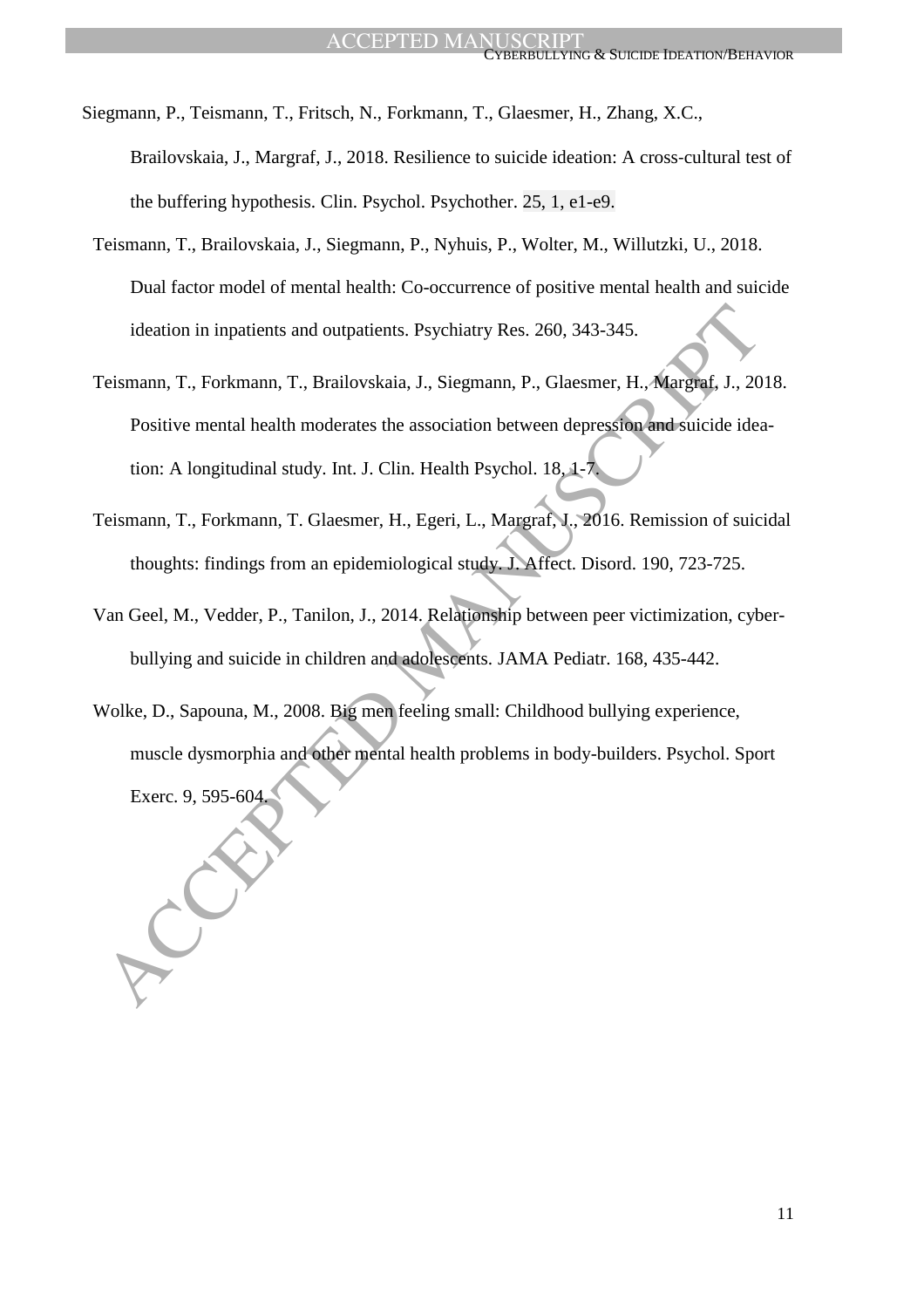## CYBERBULLYING & SUICIDE IDEATION/BEHAVIOR

Table 1.

*Descriptive statistics of cyberbullying and positive mental health and their correlations with* 

|                               |             |          | Suicide ideation/behavior                                              |
|-------------------------------|-------------|----------|------------------------------------------------------------------------|
|                               | M(SD)       | Min-Max  | r                                                                      |
| Cyberbullying                 | 1.31(.67)   | $1 - 5$  | .237**                                                                 |
| <b>Positive Mental Health</b> | 17.51(6.48) | $0 - 27$ | $-.478**$                                                              |
| havior                        |             |          |                                                                        |
|                               |             |          |                                                                        |
|                               |             |          | Notes. N=225; M=Mean; SD=Standard Deviation; Min=Minimum; Max=Maximum; |
| r=Correlation; ** $p < .01$ . |             |          |                                                                        |
|                               |             |          |                                                                        |

*r*=Correlation; \*\* $p < .01$ .